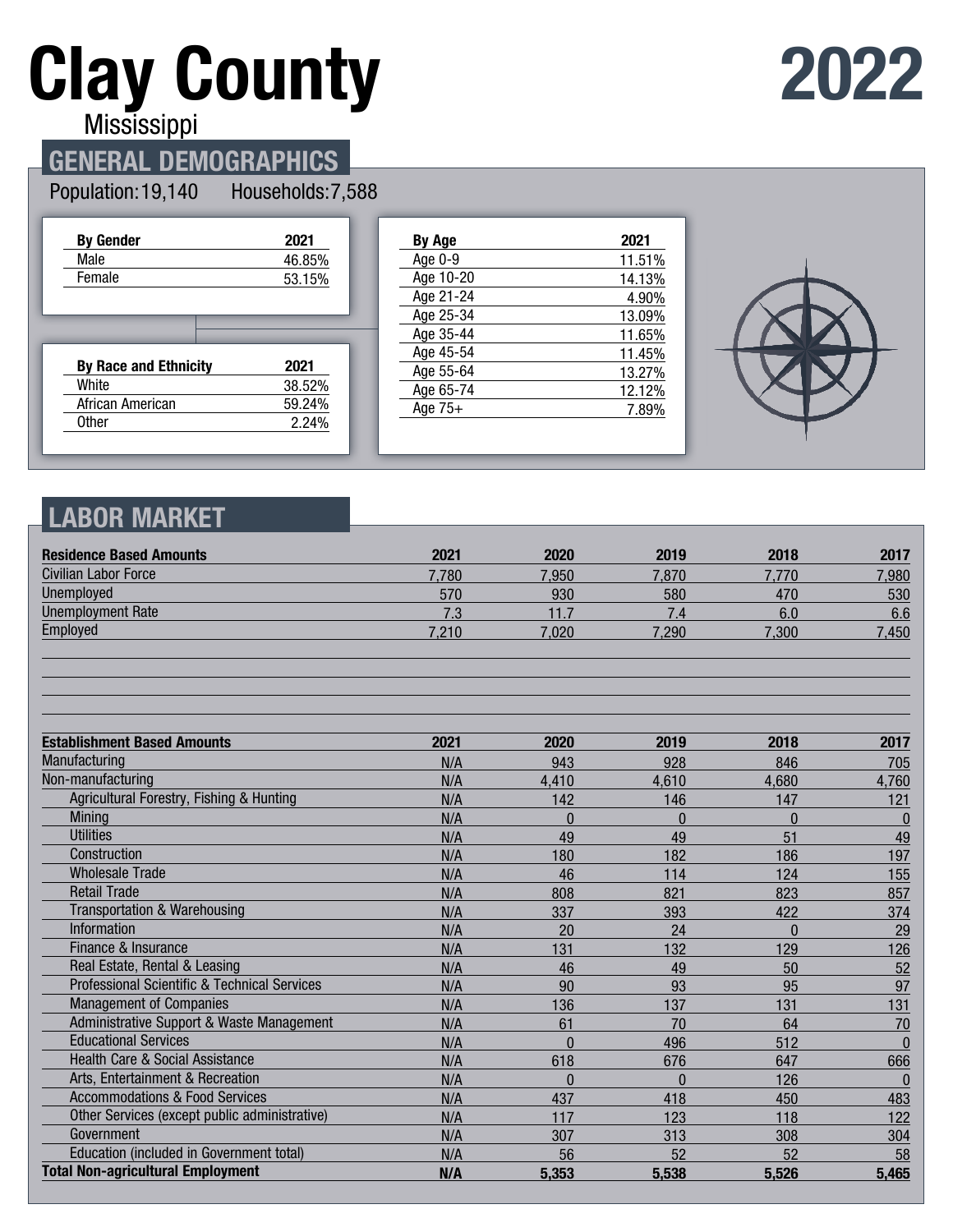|  | 1 | ٠ |
|--|---|---|
|--|---|---|

|                                | 2021     | 2020     | 2019     | 2018     | 2017     | <b>Region</b> |
|--------------------------------|----------|----------|----------|----------|----------|---------------|
|                                |          |          |          |          |          |               |
| <b>Per Capita Income</b>       | \$42,187 | \$36,994 | \$38,435 | \$35,998 | \$34,818 | \$40,894      |
|                                |          |          |          |          |          |               |
| <b>Median Household Income</b> | \$35,524 | \$39,486 | \$37,412 | \$34,978 | \$33,458 | \$50,575      |
|                                |          |          |          |          |          |               |
| # of Households with Income    |          |          |          |          |          |               |
| Equal or Less Than \$24,999    | 2.551    | 2.446    | 2.711    | 2.927    | 3.101    | 57,091        |
|                                |          |          |          |          |          |               |
| % of Households with Income    |          |          |          |          |          |               |
| Equal or Less Than \$24,999    | 33.62%   | 32.35%   | 35.84%   | 38.06%   | 39.82%   | 25.90%        |
|                                |          |          |          |          |          |               |

| <b>Employment Occupational Composition %</b> | 2021   |
|----------------------------------------------|--------|
| Professional and Technical                   | 13.45% |
| Executive, Administrative and Managerial     | 11.88% |
| <b>Sales</b>                                 | 9.25%  |
| Administrative Support and Clerical          | 9.47%  |
| Production, Craft and Repair                 | 26.72% |
| <b>Transportation and Material Moving</b>    | 9.15%  |
| Handlers, Helpers and Laborers               | 1.16%  |
| Service                                      | 18.92% |

| <b>Establishment-Based Employment Composition % 2021</b> |     |
|----------------------------------------------------------|-----|
| Manufacturing                                            | N/A |
| Non-Manufacturing                                        | N/A |



| <b>SOCIAL ENVIRONMENT</b>                           |          |          |          |          |          |  |
|-----------------------------------------------------|----------|----------|----------|----------|----------|--|
|                                                     | 2021     | 2020     | 2019     | 2018     | 2017     |  |
| <b>Number of Births to Single Teens</b>             | N/A      | 16       | 28       | 16       | 14       |  |
| <b>TANF &amp; Food Stamp Payments per Household</b> | \$831.93 | \$834.79 | \$674.37 | \$744.45 | \$793.09 |  |
| <b>Number of Divorces</b>                           | N/A      | 61       | 28       | 31       | N/A      |  |
| <b>Number of Divorces Involving Children</b>        | N/A      | 12       | 13       | 16       | N/A      |  |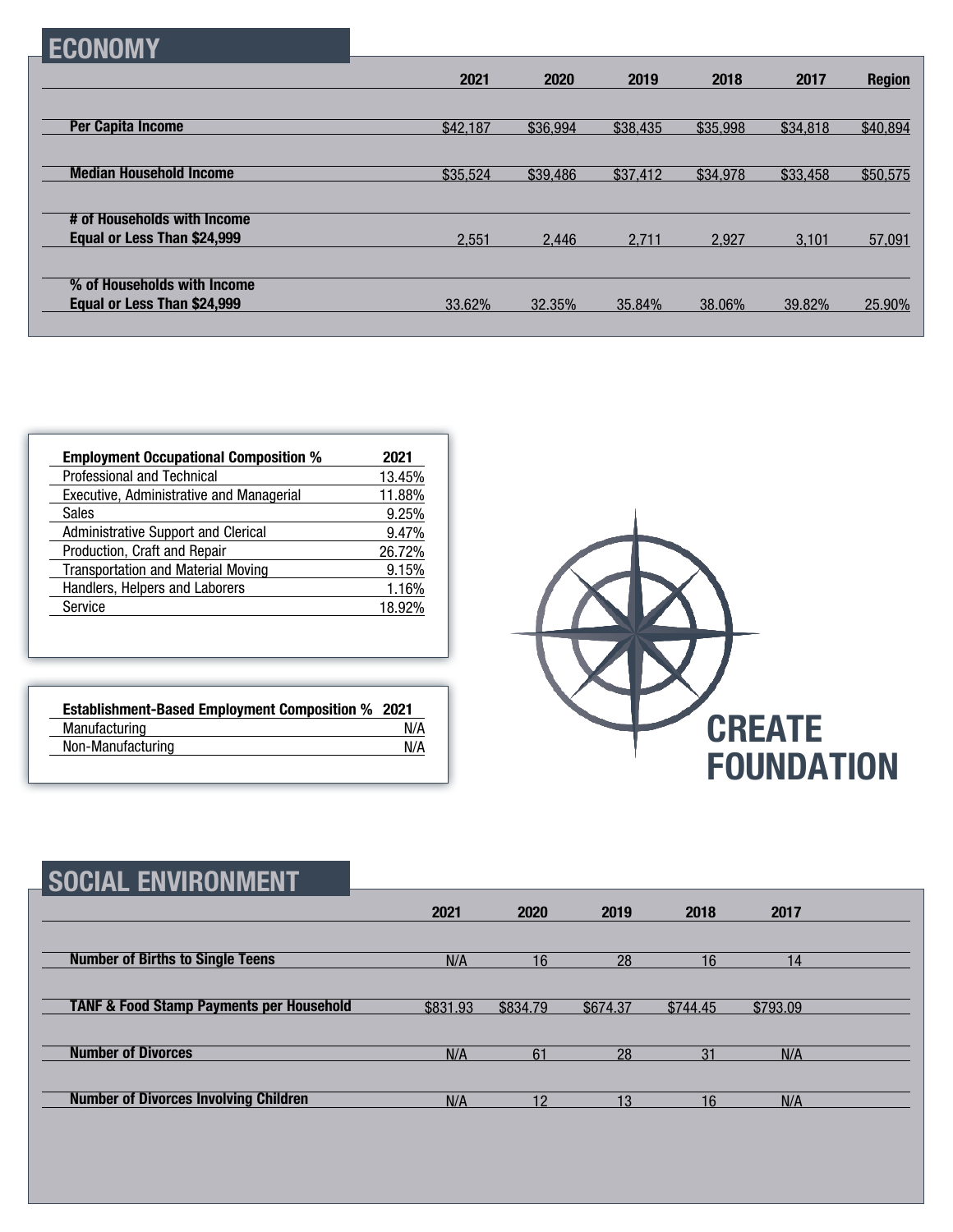## **EDUCATION**

|                                           | 2021     | 2020     | 2019     | 2018     | 2017     | <b>Region</b> |
|-------------------------------------------|----------|----------|----------|----------|----------|---------------|
|                                           |          |          |          |          |          |               |
| Percent of Population 25+ with HS Diploma | 82.06%   | 82.26%   | 80.46%   | 79.23%   | 79.22%   | 82.93%        |
|                                           |          |          |          |          |          |               |
| <b>Average Expenditure per Student</b>    | \$13,004 | \$10,666 | \$10,792 | \$11,063 | \$11,317 | \$11,915      |
|                                           |          |          |          |          |          |               |
| <b>ACT All Students</b>                   | 15.00    | 15.20    | 15.20    | 16.00    | 15.80    | 17.36         |
|                                           |          |          |          |          |          |               |
| <b>Average Class Size</b>                 | 12.38    | 13.37    | 12.95    | 12.86    | 12.92    | 12.57         |

| <b>Educational Attainment % by level</b> | 2021   |
|------------------------------------------|--------|
| Graduate/Professional                    | 7.79%  |
| 4 Year Degree $+$                        | 12.51% |
| Associate's Degree                       | 8.76%  |
| Some College                             | 18.83% |
| High School Diploma                      | 34.18% |
| Some High School                         | 13.17% |
| Some Elementary                          | 4 77%  |

| 2021 | <b>High School Completer Rate</b> |
|------|-----------------------------------|
| 87.6 | West Point                        |
|      |                                   |

| <b>HOUSING</b>                            |           |          |          |          |          |               |
|-------------------------------------------|-----------|----------|----------|----------|----------|---------------|
|                                           | 2021      | 2020     | 2019     | 2018     | 2017     | <b>Region</b> |
| <b>Percent of Owner Occupied Housing</b>  | 69.19%    | 69.17%   | 69.18%   | 69.01%   | 69.04%   | 68.26%        |
|                                           |           |          |          |          |          |               |
| <b>Percent of Renter Occupied Housing</b> | 30.81%    | 30.83%   | 30.82%   | 30.99%   | 30.96%   | 31.74%        |
| <b>Median Home Value</b>                  | \$120,066 | \$98,439 | \$98,593 | \$97,599 | \$91,928 | \$151,579     |
|                                           |           |          |          |          |          |               |